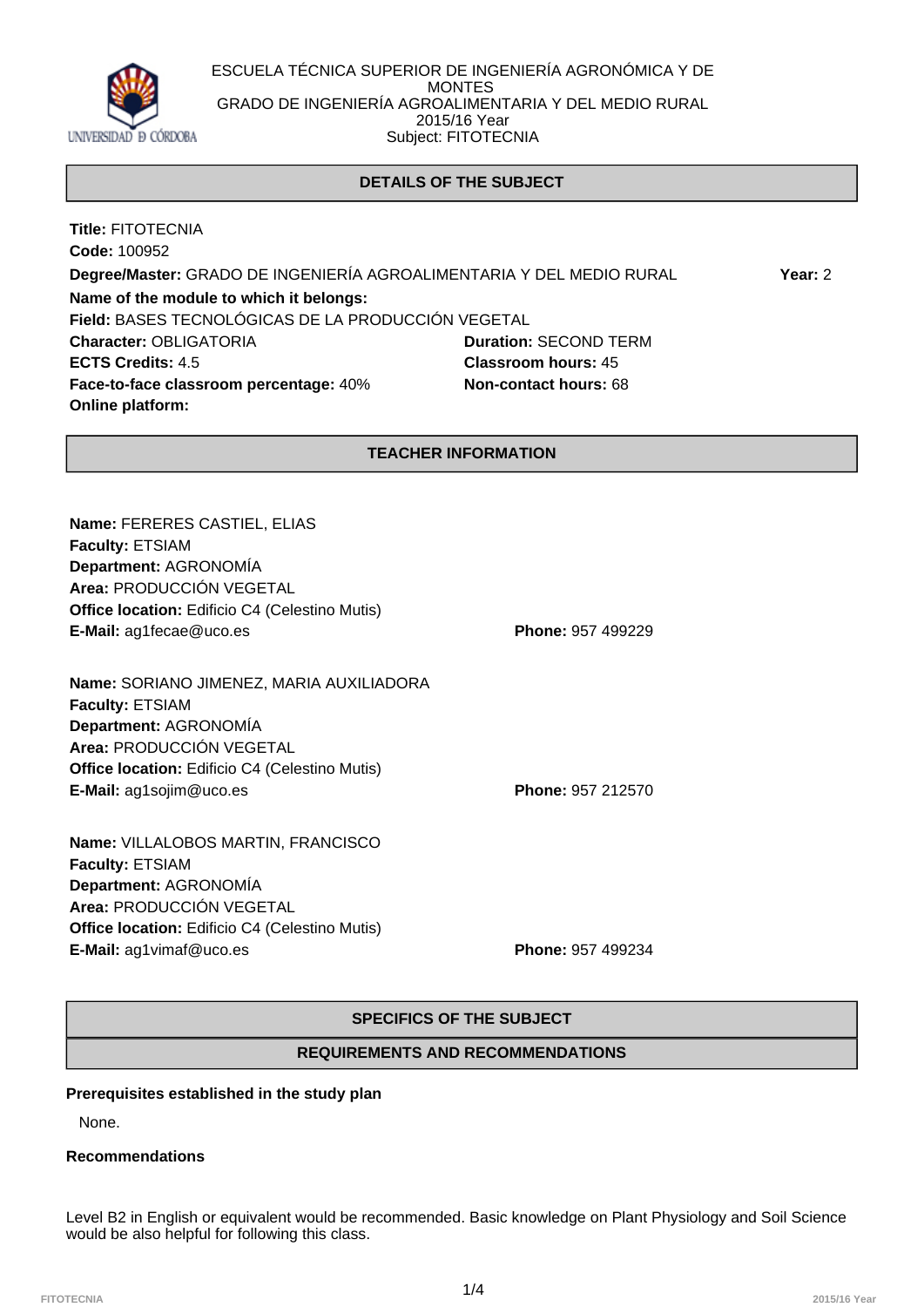# **SKILLS**

CB1 CB2 CEC2 CEC9 CEC10

# **OBJECTIVES**

The objective of this course is to understand and apply the basics of crop productivity to the technologies for crop management with a quantitative approach and an emphasis on the sustainability of agricultural systems and environmental problems of agriculture.

## **CONTENT**

## **1. Theory contents**

- 1. Crops and the environment: energy balance and water balance.
- 2. Environmental control: windbreaks, temperature modification and frost control.
- 2. Determinants of crop productivity.
- 3. Sowing and crop rotations.
- 4. Soil management and soil conservation.
- 5. Water management and control of salinity.
- 6. Fertilizer management and fertigation.
- 7. Cropping systems.
- 8. Farming and the sustainability of food systems

## **2. Practical contents**

- 1- Assessment of crop productivity (potential and water limited)
- 2- Water balance components
- 3- Calculation of crop ET and crop water irrigation requirements
- 4- Fertilizer program
- 5- Irrigation schedule
- 6- leaching requirement for control of salinity
- 7- Evaluation of frost risk

# **METHODOLOGY**

# **General clarifications on the methodology and methodological adaptations for part-time students**

Each student will work on a practical project consisting of a series of calculations related to the main agronomic techniques ( irrigation schedule, fertilization program, soil conservation plan, etc.). The evaluation will be based on the quality of the report submitted and the oral defense of its contents.

#### **Face-to-face activities**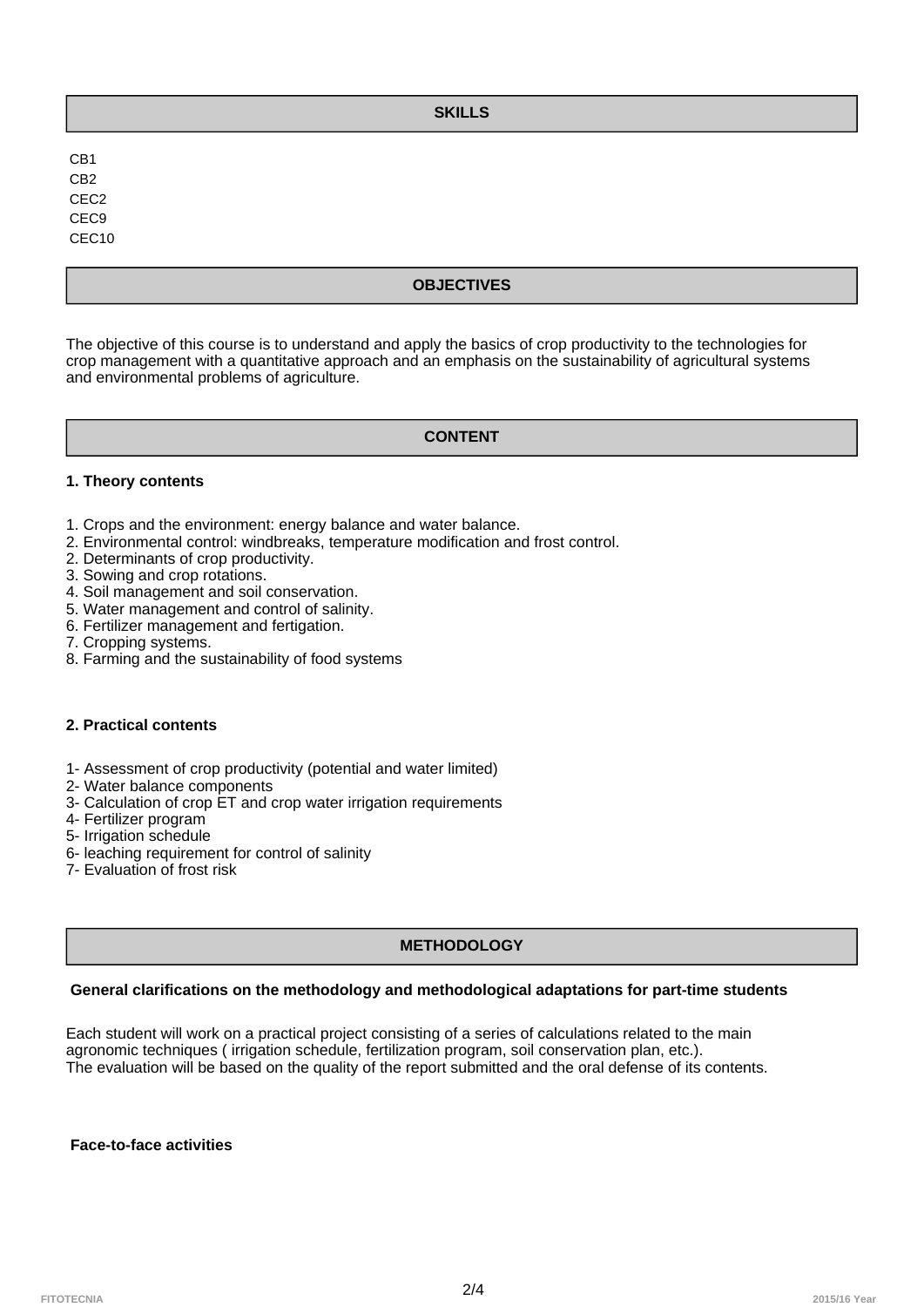| <b>Activity</b>       | Large group | <b>Medium</b><br>group | <b>Small group</b> | Total |
|-----------------------|-------------|------------------------|--------------------|-------|
| Assessment activities | ົ           |                        | ົ                  |       |
| Case study            |             |                        |                    |       |
| Conference            |             |                        | -                  |       |
| Lectures              | 25          |                        |                    | 25    |
| <b>Tutorials</b>      | ۰           |                        |                    |       |
| <b>Total hours:</b>   | 34          |                        |                    | 45    |

### **Not on-site activities**

| <b>Actividad</b>    | <b>Total</b> |  |
|---------------------|--------------|--|
| <i>Exercises</i>    | 10           |  |
| Finding information | 10           |  |
| Problems            | 18           |  |
| Self-study          | 30           |  |
| Total hours:        | 68           |  |

## **WORK MATERIALS FOR STUDENTS**

Practical cases and examples Dossier Exercises and problems Manual of the subject

# **EVALUATION**

|                   | <b>Tools</b>                |            |                                |  |
|-------------------|-----------------------------|------------|--------------------------------|--|
| <b>Skills</b>     | Assignments and<br>projects | Group work | <b>Multiple choice</b><br>exam |  |
| CB1               |                             |            | X                              |  |
| CB <sub>2</sub>   | X                           | x          |                                |  |
| CEC <sub>10</sub> | X                           |            |                                |  |
| CEC <sub>2</sub>  | X                           | X          | X                              |  |
| CEC <sub>9</sub>  | X                           | X          |                                |  |
| Total (100%)      | 50%                         | 10%        | 40%                            |  |
| Minimum grade.(*) |                             |            |                                |  |

(\*) Minimum grade necessary to calculate the average

## **Minimum score to eliminate content and period of validity for partial qualifications:** 5,0. Indefinido

### **General clarifications on evaluation and methodological adaptation for part-time students:**

The evaluation will be based on the quality of the report submitted and the oral defense of its contents.

## **Value of attendance in the final grade:** 20%

**Qualifying criteria for obtaining honors:** More than 9.0 in both exams and practical project